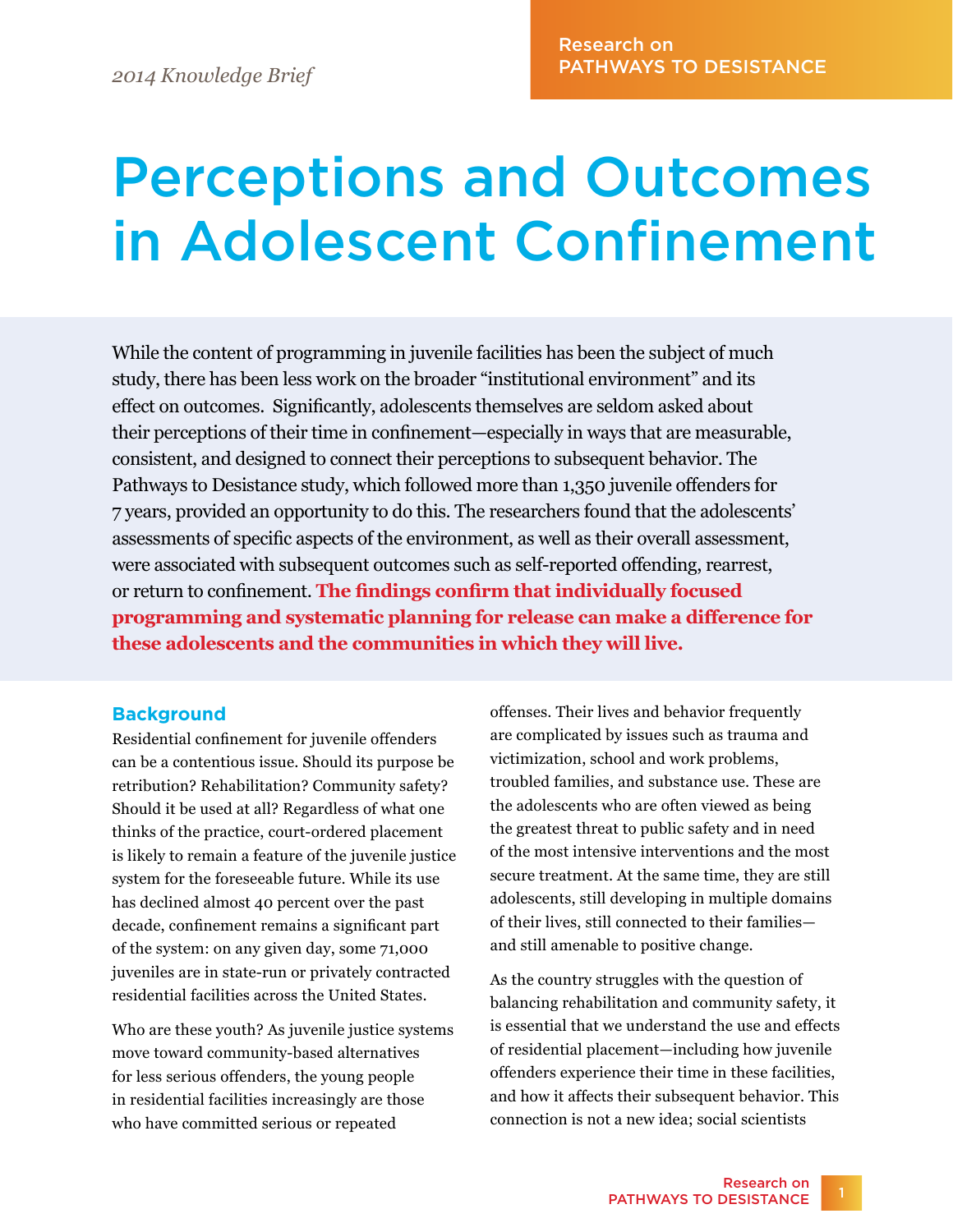

have long recognized that behavior, immediate and long term, is influenced by both person and setting. The Pathways study has made it possible to measure the connection for this group of young offenders, and to put the knowledge to work to improve youth outcomes, system operations, and community safety.

## **Repeated confinement is common for serious offenders.**

Serious juvenile offenders can spend a substantial portion of their adolescence in residential placement. Eighty-seven percent of the participants in the Pathways study spent time in a juvenile or adult facility, or both, over the seven-year follow-up period. On average, these youth spent 37 percent of the seven years in confinement—nearly as much time as other young people spend on a college campus to get an undergraduate degree.

But time in placement is only one factor to consider. The study also looked at the patterns of movement in and out of facilities, and found that these adolescents experience frequent, jarring disruptions in their lives, repeated over a period of many years. Looking just at the juvenile placements is instructive. The 667

youth who spent time in a juvenile facility had a total of 1,578 juvenile placements. On average, these young offenders had stays in 2.4 different institutions prior to age 18; the range was one to 13 distinct placements. Figures 1 and 2 show typical examples of this cycling in and out of confinement.

Of course, every offender has a unique pattern of institutional stays. But every move means a change in living situation, and in institutional rules and demands—and these happen throughout extended periods of an adolescent's development. What is the effect of this pattern on their behavior? The continuing use of confinement should motivate us to evaluate it from a variety of perspectives, including those of the offenders themselves, to learn what we can do to reduce repeat offending and placements.

## **Adolescents' perceptions matter.**

The Pathways investigators developed a tool that reliably and consistently measures young offenders' perceptions about the functioning and likely effectiveness—of an institution's environment (Figure 3). The idea was that if facilities with better ratings on certain dimensions have more success with the youth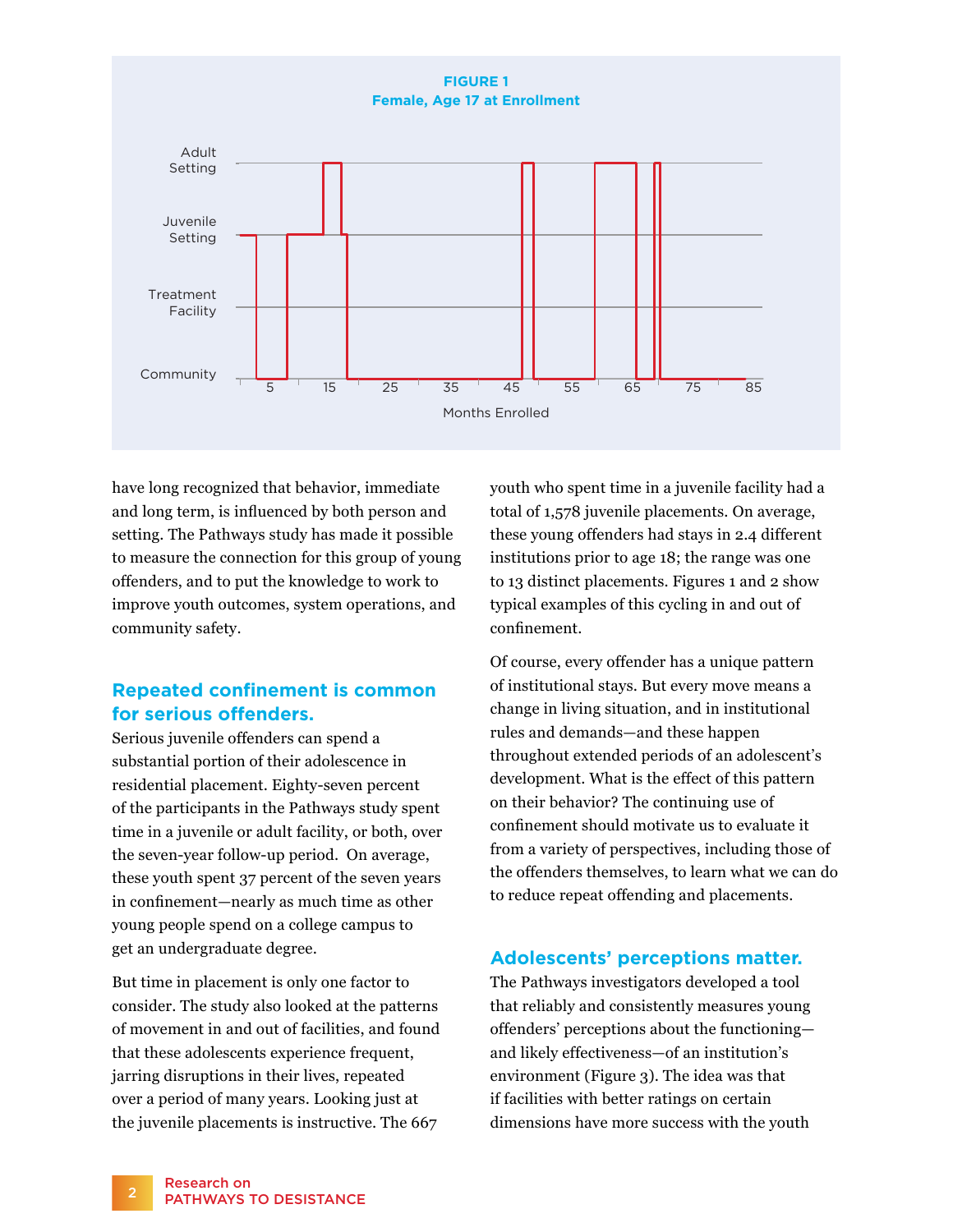

who spend time there, then it would makes sense to urge institutions to work toward improving those aspects of their environment. This goes beyond quality assurance; it offers a method to reduce recidivism and improve lives by improving institutional processes.

#### **FIGURE 3**

#### **Dimensions and Components of the Institutional Experience**

| <b>Dimensions</b>      | Components                                                                         |
|------------------------|------------------------------------------------------------------------------------|
| Safety                 | Fear<br>Exposure to violence                                                       |
| Institutional<br>order | Staff negative behavior<br>Staff connectedness<br>Organization                     |
| Harshness              | Sanctions<br>Number of restrictions<br>Costs of punishment                         |
| Caring adults          | Types of situation<br>Diversity of staff roles                                     |
| Fairness               | Bias by staff<br><b>Overall fairness</b>                                           |
| Antisocial peers       | Peer delinquent behavior<br>Peer negative influence<br>Gangs                       |
| Services               | Mental health services<br>Having a primary caregiver<br><b>Vocational services</b> |
| Reentry planning       | Focus on the future<br>Release counselor                                           |

The investigators examined the relationships among residents' perceptions and outcomes during the year following each youth's release. The basic question was whether perceptions influenced outcomes—self-reported offending, rearrest, or return to an institutional setting for each youth.

The study showed clearly that, for these serious offenders, perceptions do matter. A youth's perceptions of certain dimensions of the institutional experience were linked to outcomes even when the investigators controlled for the type of facility and for individual characteristics such as age, offending history, and peer and neighborhood characteristics. Some dimensions, moreover, are associated with sizable reductions in undesirable outcomes.

More specifically, different dimensions relate to different outcomes. For example, both the *reentry planning* dimension and the *services* dimension are significantly associated with less subsequent involvement with the justice system, including arrest or return to an institution. For serious offenders, having a primary caregiver during the institutional placement or an aftercare worker who helps plan for an adolescent's return to the community reduces the probability of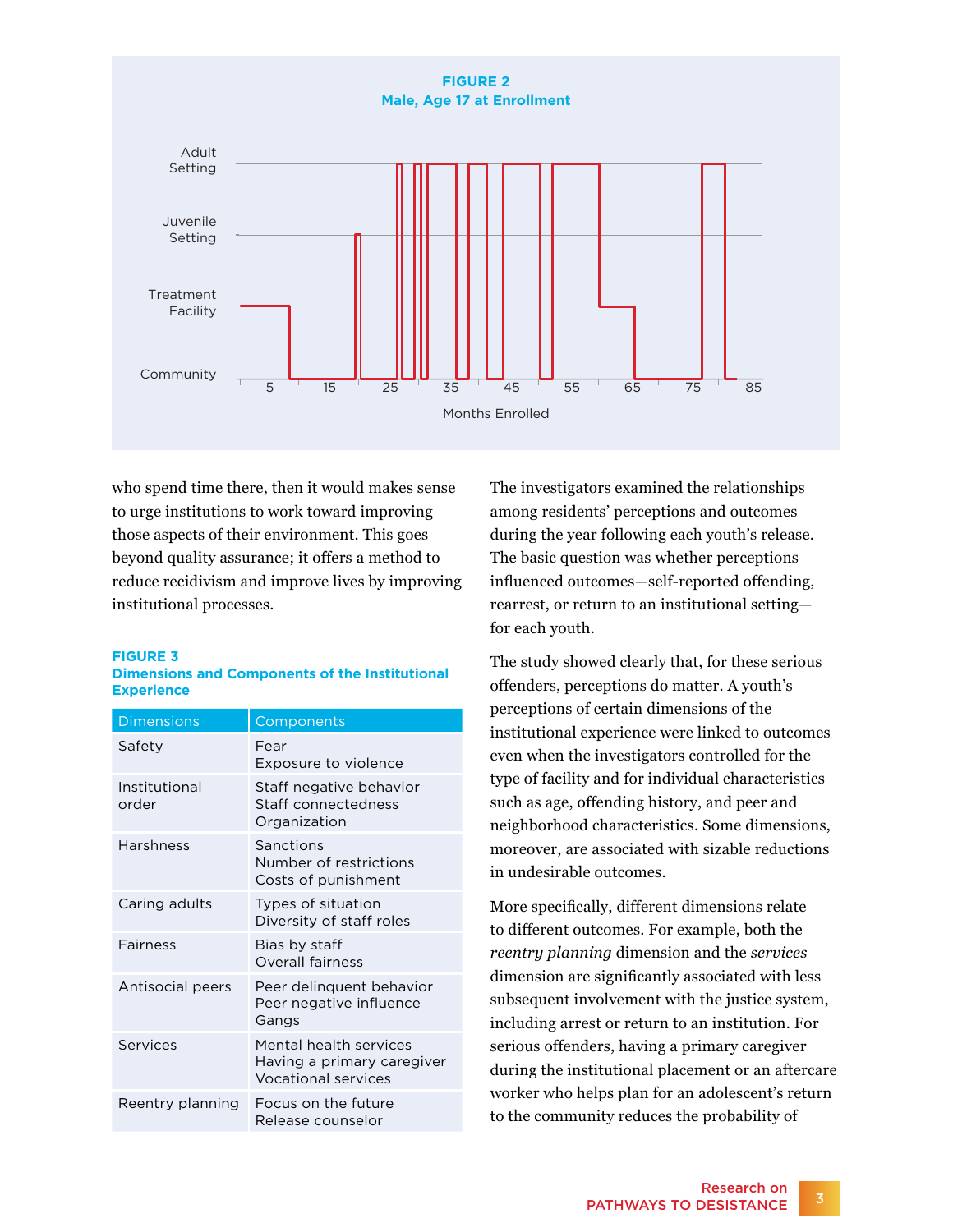

subsequent system involvement from about 75 percent to about 60 percent.

Other dimensions—those concerning the interpersonal environment of a facility—appear to be related to antisocial behavior during the year following release. Youth reporting fewer antisocial peers in the institutional setting report 33 percent less antisocial activity in the year following release. Similarly, perceptions of greater order and less harshness in an institution are associated with reductions in antisocial activity of 15 percent and 13 percent, respectively.

The effects seen with specific dimensions led Pathways investigators to wonder whether environments rated more positively across the board would also produce significantly better outcomes. They looked at the effect of ratings across all 20 components of the eight dimensions and found, after controlling for individual characteristics, that the general environment of the institution seemed to matter substantially. When a greater number of components are rated favorably, there is a significant reduction in the average predicted probability of system involvement (Figure 4) and in reported antisocial activity

# **Implications for policy, practice, and research**

- **Ask the users.** Fields as disparate as education, health care, and business have highlighted the importance of organizational environment and the user experience. However, with a few laudable exceptions (see "References," below), the viewpoints of juvenile offenders regarding their experiences in institutional settings have been largely ignored. As a result, policy makers and practitioners have typically been designing and implementing sanctions and interventions without understanding how they are perceived by the client and how those perceptions might relate to outcomes. The findings presented here demonstrate that the institutional environment, as seen through the eyes of the adolescents confined there, does make a difference. Expanded efforts to obtain and use residents' perceptions would be valuable.
- **Provide individualized care and plan for reentry.** This study is consistent with existing research and with a fundamental principle of the juvenile justice system: that providing